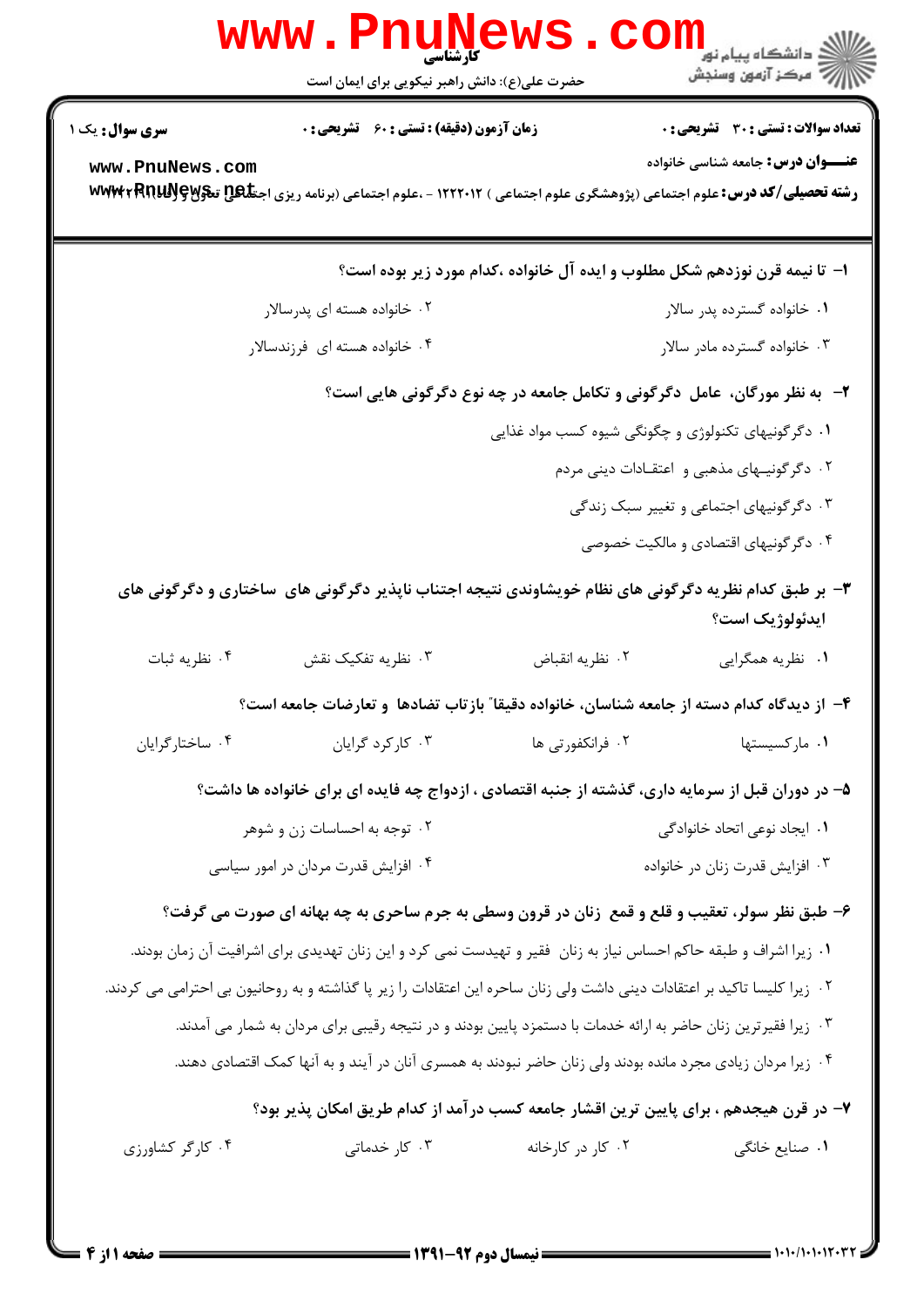| <b>سری سوال : ۱ یک</b>                | <b>زمان آزمون (دقیقه) : تستی : 60 ٪ تشریحی : 0</b>                                                                       |                                                                               | <b>تعداد سوالات : تستی : 30 ٪ تشریحی : 0</b> |
|---------------------------------------|--------------------------------------------------------------------------------------------------------------------------|-------------------------------------------------------------------------------|----------------------------------------------|
| www.PnuNews.com                       | رشته تحصیلی/کد درس: علوم اجتماعی (پژوهشگری علوم اجتماعی ) ۱۲۲۲۰۱۲ - ،علوم اجتماعی (برنامه ریزی اجتلگها تعکولا www:Rnuyey |                                                                               | <b>عنـــوان درس:</b> جامعه شناسی خانواده     |
|                                       |                                                                                                                          | ۸– خانواده هسته ای دوران معاصر، احتمالا منبعث از الگوی چه نوع خانواده ای است؟ |                                              |
| ۰۴ دهقانی                             |                                                                                                                          | ۲. کارگری مسترده                                                              | ۰۱ بورژوازی                                  |
|                                       | ۹- در ایران قرن نوزدهم، تنها صنایعی که در معرض رقابت خارجی نبودند و در اروپا بازار داشتند، کدام صنعت بود؟                |                                                                               |                                              |
| ۰۴ پارچه بافی                         | ۰۳ سفالگری                                                                                                               | ۰۲ چرم سازی                                                                   | ۰۱ قالی بافی                                 |
|                                       | +ا– کدام مردم شناس بیان داشت « بررسی رفتار اجتماعی در جوامع مدرن به بهترین نحو از طریق مقایسه میان رفتار اجتماعی         | در جوامع ساده و ابتدایی امکان پذیر خواهد بود.»؟                               |                                              |
| ۰۴ لوید وارنر                         | ۰۳ جرج مورداک                                                                                                            | ۰۲ مالینوفسکی                                                                 | ۰۱ مارگارت مید                               |
|                                       |                                                                                                                          | 11- پارسونز خانواده هسته ای را به چند نوع تقسیم می کند؟                       |                                              |
|                                       | ۲. سلفی - جهت یاب                                                                                                        |                                                                               | ۰۱ مادری- پــدری                             |
|                                       | ۰۴ خلفي-فرزنـد ياب                                                                                                       |                                                                               | ۰۳ جهت ياب- فرزند ياب                        |
|                                       |                                                                                                                          | ۱۲- در سیستم همسر گزینی آزاد، محرک انتخاب همسر کدام مورد است؟                 |                                              |
| ۰۴ زور و اجـــبار                     | ۰۳ مصلحت خانواده                                                                                                         | ۰۲ عشق رومانتیک                                                               | ۰۱ مصالح اقتصادی                             |
|                                       | ۱۳- از نظر شلسکی در  شرایط فعلی چه ساختارهایی  تقریباً کلیه کارکردهای نهادی خانواده را به خود اختصاص داده اند؟           |                                                                               |                                              |
| ۰۴ اقتصاد - مذهب                      | ۰۳ اقتصاد- فرهنگ                                                                                                         | ۰۲ اقتصاد - دولت                                                              | ۰۱ اقتصاد -جامعه                             |
|                                       |                                                                                                                          |                                                                               | ۱۴- تنها عامل ازدواج تک همسری چه چیز بود؟    |
| ۰۲ تنزل مقام زن و کاهش تعداد فرزندان  |                                                                                                                          |                                                                               | ۰۱ مالکیت مرد در خانواده و تولید فرزندان     |
| ۰۴ افزایش اعتقادات دینی و کاهش مالکیت |                                                                                                                          | ۰۳ مالکیت جمعی و تاکید بر ارزش زن                                             |                                              |
|                                       | ۱۵– به عقیده هورکهایمر از میان تمام نهادهای اجتماعی که فرد را برای قبول اقتدار ( حکومتی ) آماده می سازد، کدام نهاد مقام  |                                                                               | اول را دارد؟                                 |
| ۰۴ سیاست                              | ۰۳ خانواده                                                                                                               | ۰۲ دین                                                                        | ٠١. اقتصاد                                   |
|                                       | ۱۶– کدام متفکر معتقد است، پیشرفتهای تکنولوژی بار دیگر به یکجایی محل کار و زندگی ًمی انجامد؟                              |                                                                               |                                              |
| ۰۴ هاکسلی                             | ۰۳ تافلر                                                                                                                 | ۰۲ پارسونز                                                                    | ۰۱ هورکهایمر                                 |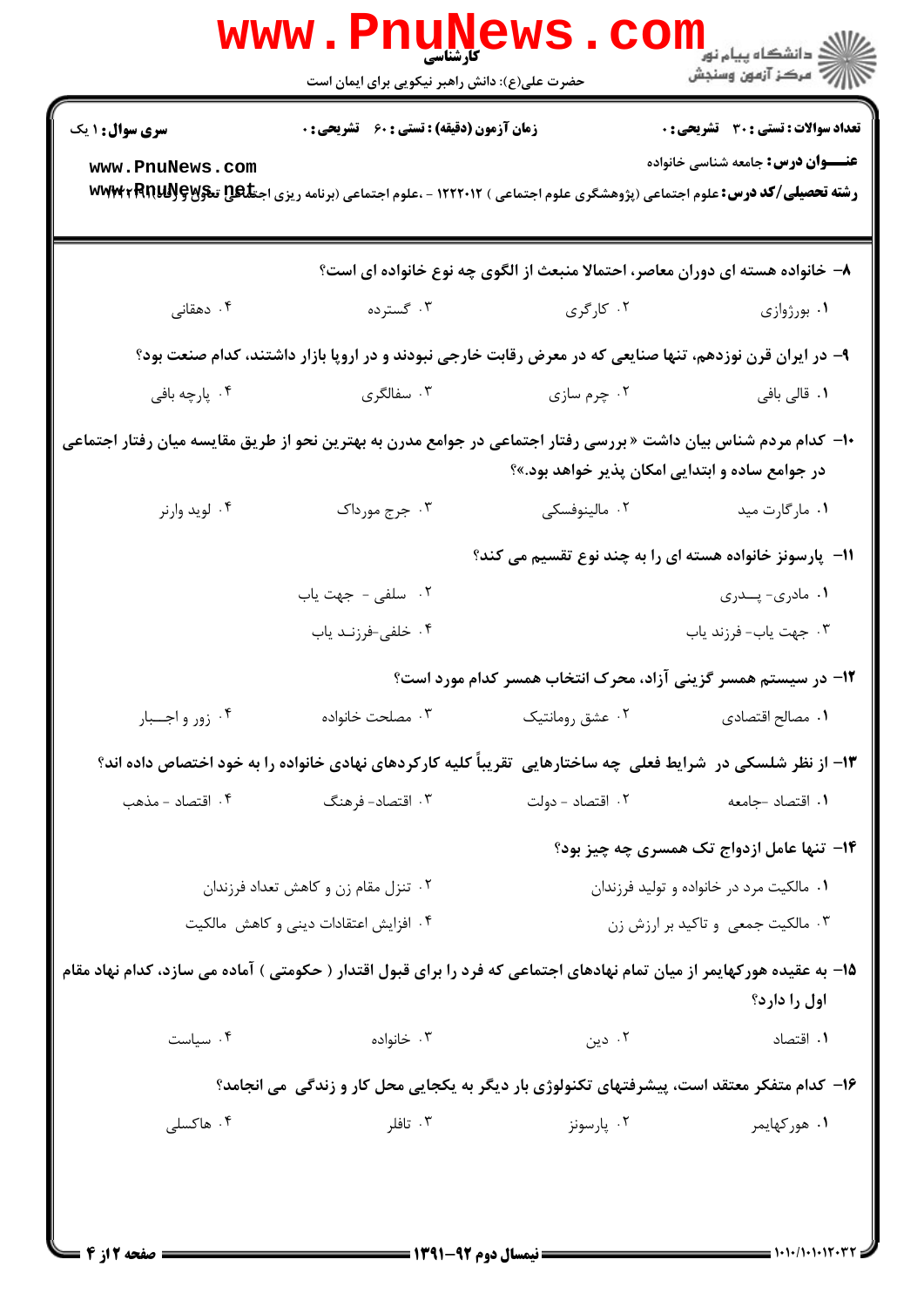|                                           | <b>www.PnuNews</b><br><b>کارشناسی</b><br>حضرت علی(ع): دانش راهبر نیکویی برای ایمان است                                                                                                                    |                                  | ر دانشگاه پيام نور <mark>− .</mark><br>ارا≪ مرکز آزمون وسنجش                             |  |
|-------------------------------------------|-----------------------------------------------------------------------------------------------------------------------------------------------------------------------------------------------------------|----------------------------------|------------------------------------------------------------------------------------------|--|
| <b>سری سوال : ۱ یک</b><br>www.PnuNews.com | <b>زمان آزمون (دقیقه) : تستی : 60 ٪ تشریحی : 0</b><br><b>رشته تحصیلی/کد درس:</b> علوم اجتماعی (پژوهشگری علوم اجتماعی ) ۱۲۲۲۰۱۲ - ،علوم اجتماعی (برنامه ریزی اجت <b>تاگی تنگوی WWW ، RRRUS</b> J <b>GW</b> |                                  | <b>تعداد سوالات : تستی : 30 ٪ تشریحی : 0</b><br><b>عنـــوان درس:</b> جامعه شناسی خانواده |  |
|                                           | ۱۷– پس از آنکه آخرین فرزند به سنین ۱۴–۱۳ سالگی می رسد و از شدت فشار کار و مسئولیت والدین کاسته می شود ،                                                                                                   |                                  | خانواده کدام مرحله عمر خود را طی می کند؟                                                 |  |
| ۰۴ شکل گیری                               | ۰۳ گسترش                                                                                                                                                                                                  | ٠٢ انقباض كامل                   | ٠١. انقباض                                                                               |  |
|                                           |                                                                                                                                                                                                           |                                  | ۱۸– شلسکی، چه عاملی را ضامن حفظ کارکردهای خانواده می داند؟                               |  |
|                                           | ۰۲ تفاهم و برابری کامل بین اعضای خانواده                                                                                                                                                                  |                                  | ۰۱ سلطه طبیعی مرد بر سایر اعضای خانواده                                                  |  |
| ۰۴ سلطه طبیعی زن برفرزندان و اموال خود    |                                                                                                                                                                                                           |                                  | ۰۳ تداخل و جابجایی نقش ها در موارد خاص                                                   |  |
|                                           |                                                                                                                                                                                                           |                                  | ۱۹- پارسونز چه نوع تقسیم نقشی را بهترین شکل برای حفظ وحدت خانوادگی می داند؟              |  |
| ۰۲ مرد نقش بیانگر- زن نقش ابزاری          |                                                                                                                                                                                                           | ۰۱ مرد نقش ابزاري- زن نفش بيانگر |                                                                                          |  |
| ۰۴ مرد و زن هر دو نقش ابزاری              |                                                                                                                                                                                                           |                                  | ۰۳ مرد و زن هر دو نقش بیانگر                                                             |  |
|                                           |                                                                                                                                                                                                           |                                  | +۲- در دوران گذشته، در خانواده ی گسترده، اقتدار پدر ناشی از چه چیز بود؟                  |  |
|                                           | ۰۲ جدا بودن محل کار و محل زندگی                                                                                                                                                                           |                                  | ۰۱ مالکیت و مدیریت او در تولید                                                           |  |
|                                           | ۰۴ تاکید و توجه به احساسات خانواده                                                                                                                                                                        |                                  | ۰۳ داشتن زور بازو و مدیریت در مصرف                                                       |  |
|                                           | ۲۱– طبق نظریه آریه، پس از آنکه خانواده بورژوازی درهای خانواده را بر روی توده خشن و بی نزاکت قرون وسطی بست و آداب<br>معاشرت و رفتارهای مطلوب طبقه خود را به وجود آورد،چه نوع خانواده ای پدید آمد؟          |                                  |                                                                                          |  |
| ۰۴ خانواده فئودال                         | ۰۳ خانواده مدرن                                                                                                                                                                                           | ۰۲ خانواده هسته ای               | ۰۱ خانواده سنتی                                                                          |  |
|                                           |                                                                                                                                                                                                           |                                  | ۲۲- به عقیده تافلر مردها از دوران کودکی برای اشتغال با چه نوع دیدی ، تربیت شدند؟         |  |
|                                           | ۰۲ عینیت گرا و واقع بینانه                                                                                                                                                                                |                                  | ۰۱ تخاصمي و تهاجمي                                                                       |  |
|                                           | ۰۴ تدافعي و حق گريز                                                                                                                                                                                       |                                  | ۰۳ ذهنيت گرا و تخيلي                                                                     |  |
|                                           | ۲۳– مارتین و رابرتز، طی تحقیقات خود ثابت کردند که ۹۹ درصد زنان بدون توجه به نوع مشاغلشان، خانه دار هم هستند، در                                                                                           |                                  | جامعه شناسی این پدیده چه نام دارد؟                                                       |  |
| ۰۴ مادران فعال                            | ۰۳ فشار مضاعف                                                                                                                                                                                             | ۲. شاغلان بی مزد                 | ۰۱ خط مقاومتی                                                                            |  |
|                                           |                                                                                                                                                                                                           |                                  | <b>۲۴</b> - ز نظر اگ برن و تی بیتز کدام گزینه از کارکردهای خانواده <u>نمی</u> باشد؟      |  |
| ۰۲ اجتماعی کردن و تنظیم روابط جنسی        |                                                                                                                                                                                                           |                                  | ٠١ توليـد مثل و محــافظت                                                                 |  |
|                                           | ۰۴ گذران اوقات فراغت و از بین بردن تنش ها                                                                                                                                                                 |                                  | ۰۳ عاطفه و همراهی و پایگاه اجتماعی                                                       |  |
|                                           |                                                                                                                                                                                                           |                                  |                                                                                          |  |

1.1./1.1.12.1